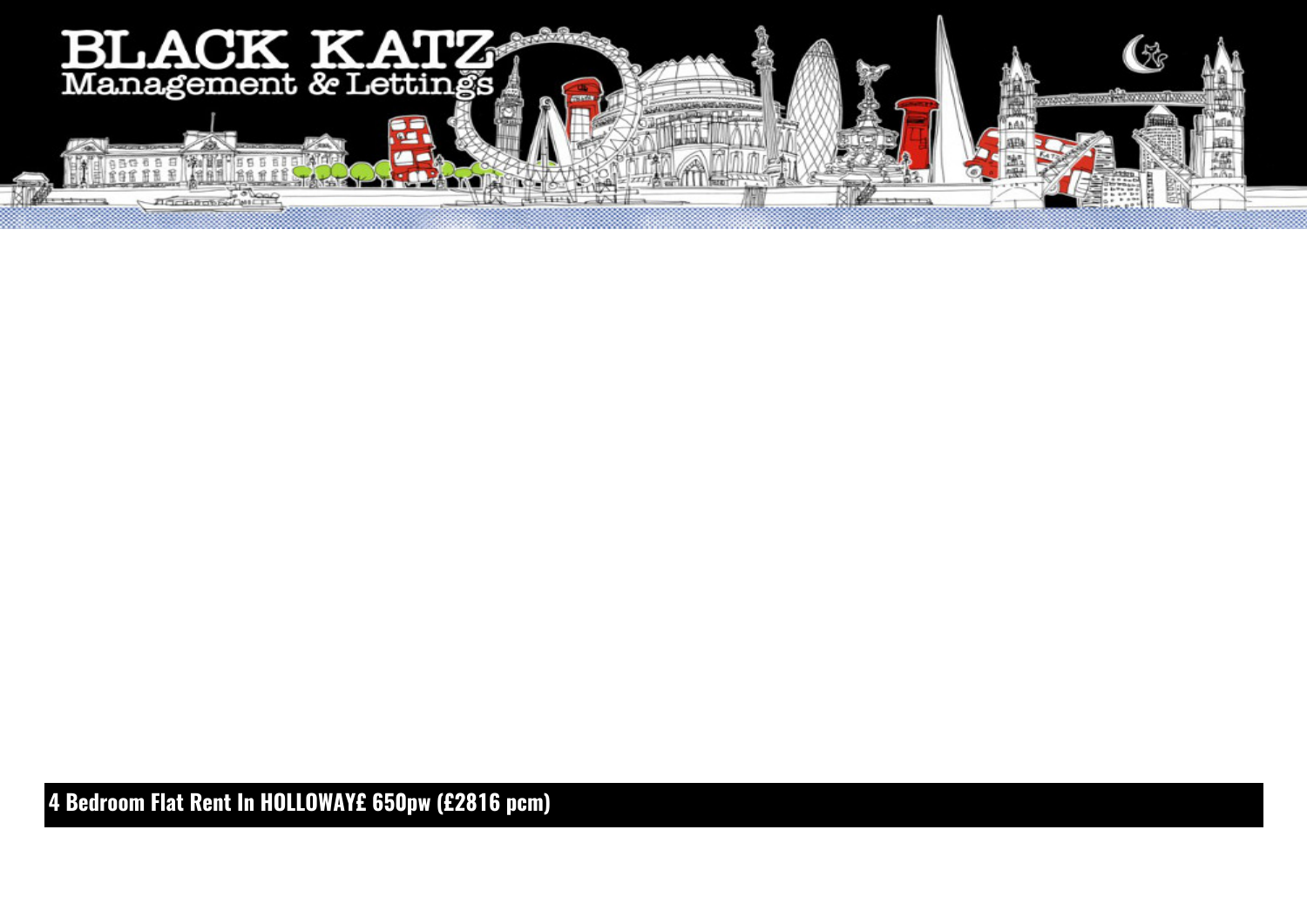## **4 Bedroom Flat Rent In HOLLOWAY£ 650pw (£2816 pcm)**

<p><strong>\*\*Available 10/08/2022\*\*&nbsp:</strong></p><p>A very well presented and spacious three double bedroom split level conversion apartment set on the ground **floor, garden level and basement of an imposing Victorian property with sole use of rear garden. The accommodation comprises three double bedrooms, spacious bay fronted reception (4th bedroom), modern kitchen/diner with direct access to rear garden and a modern bathroom. The property is situated in a sought after residential location that is within close proximity to multiple shopping and transport facilities including Tufnell Park, Holloway Road and Caledonian Road underground stations.</p> E.P.C. RATING: D**

**Property Features**

 **. Garden . Beautiful tree lined street . Combination of wooden floors and carpets . Fitted Kitchen . Separate kitchen . Close to local amenities . Close to Tube . Fantastic Transport Links . Zone 2 . 5 weeks deposit . Tiled bathroom . Two Bathrooms . En suite bathroom . Arranged over two floors . Period Conversion . Victorian conversion . Managed by Black Katz for your peace of mind . Managed By Black Katz . Gas Central Heating . Double Glazed . Good decorative order . Spacious Living Room**

## **Place of Interest Locally**

**Holloway Road Sub Post Office - 0.79 miles. Central London Shodokan Aikido - 0.98 miles. St Joseph's Catholic Primary School - 1.04 miles. La Sainte Union Catholic School - 1.11 miles. Gospel Oak Primary School - 1.19 miles. Highgate School - 1.52 miles. St Pancras International - 1.75 miles. Hornsey School for Girls - 1.76 miles. The Grove Nursery & Preschool - 1.93 miles. Saint. Matthias Church of England Primary School and Nursery - 1.93 miles. Virgin Trains - 1.97 miles. Euston Station - 1.97 miles. EC London 30+ - 1.97 miles. South Hampstead High School - 2.35 miles. SAE Institute London - 2.43 miles.**